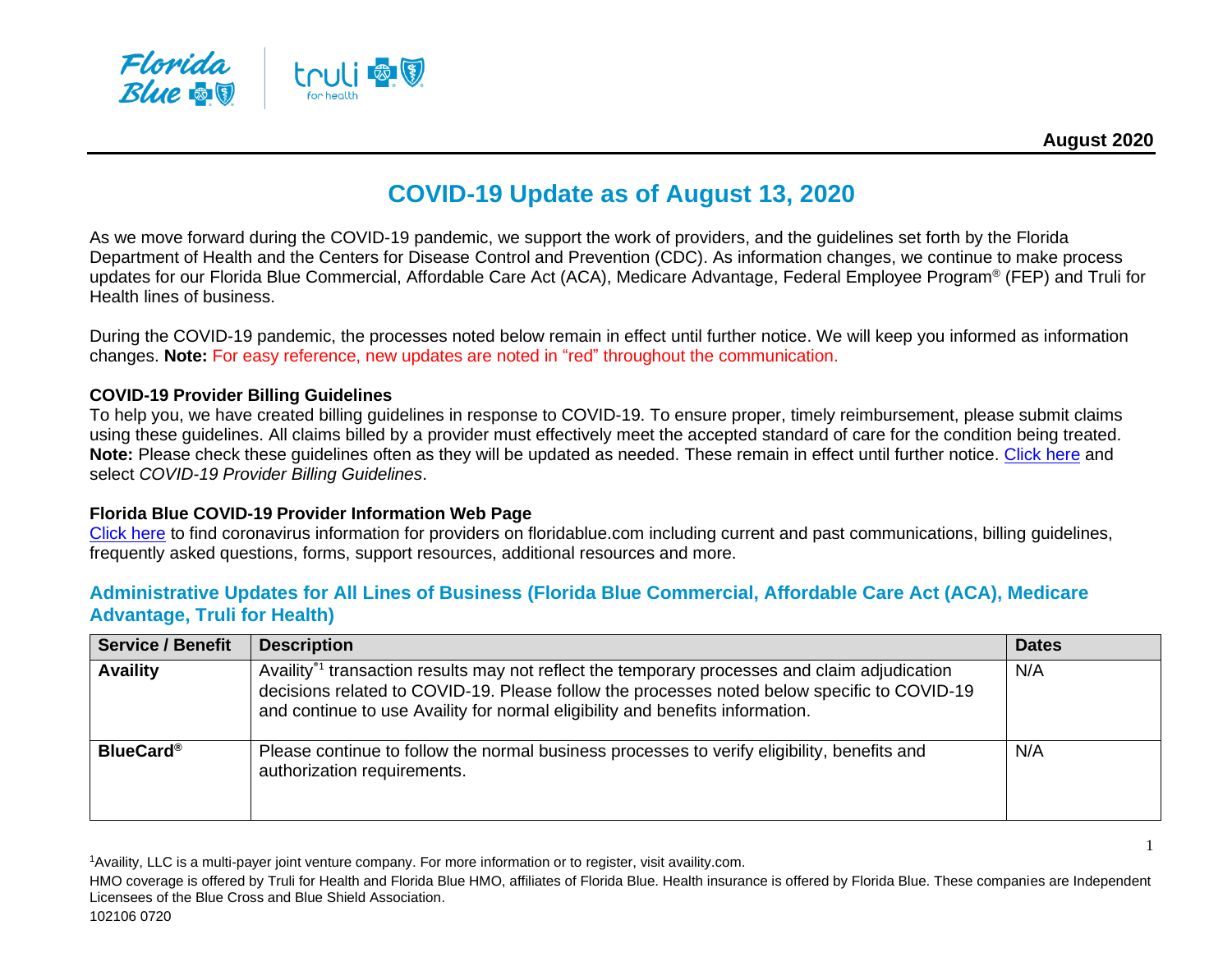#### **Administrative Updates for All Lines of Business cont'd.**

| <b>Service / Benefit</b>                                             | <b>Description</b>                                                                                                                                                                                                                                                                                                                                                                                                                                                                                                                                                                                                                                                                                                                                                                                                                                                                                                                                                                                                                 | <b>Dates</b>                                                                                                                                               |
|----------------------------------------------------------------------|------------------------------------------------------------------------------------------------------------------------------------------------------------------------------------------------------------------------------------------------------------------------------------------------------------------------------------------------------------------------------------------------------------------------------------------------------------------------------------------------------------------------------------------------------------------------------------------------------------------------------------------------------------------------------------------------------------------------------------------------------------------------------------------------------------------------------------------------------------------------------------------------------------------------------------------------------------------------------------------------------------------------------------|------------------------------------------------------------------------------------------------------------------------------------------------------------|
| <b>Claims</b>                                                        | To help our members and employer groups during COVID-19, we are giving them more time<br>to pay their premiums. We are not denying claims for members or groups that are delinquent<br>at this time. Instead, we are pending claims and giving them more time to pay their premiums.<br>While claim payments may take a little longer than normal, this should result in fewer claims<br>that are denied for delinquency or termination. You can check the status of a claim using the<br>self-service tools on availity.com. If a claim is being held because of premium delinquency,<br>the claim status in Availity will show as: Pending/payer administrative system hold or awaiting<br>benefit determination.<br>We are closely monitoring all COVID-19 related claims to make sure they have processed<br>$\blacksquare$<br>accurately based on the information included in our billing guidelines. If you have a claim that<br>has not processed accurately, please follow the standard process to request a claim review. | March 24 through<br>July 31, 2020                                                                                                                          |
| <b>Credentialing</b>                                                 | Locum tenens temporary policy modification. In most situations, participating providers<br>who need to expand their rosters to provide coverage during the COVID-19 pandemic can<br>use our locum tenens policy. This allows a provider to identify and authorize care for their<br>patients by another provider.<br>o Under National Committee for Quality Assurance (NCQA) guidelines,<br>a covering practitioner falls under locum tenens and no credentialing is required.<br>In accordance with Florida Department of Health Emergency Order 20-002, a locum<br>$\circ$<br>tenens provider can be licensed in a state other than Florida, as long as the<br>requirements set by Florida for such providers are met.<br>Please refer to the Substitute Physicians section on page 5 of the Florida Blue<br>$\circ$<br>Manual for Physicians and Providers (billing guidelines) for proper coding of locum<br>tenens claims.                                                                                                    | Started April 1,<br>2020 and was<br>expanded to<br>180 days during<br>this emergency.<br>Could be<br>amended by state<br>and federal<br>regulatory bodies. |
| <b>New Directions</b><br><b>Behavioral</b><br><b>Health Helpline</b> | In partnership with New Directions Behavioral Health, members, providers and their staff<br>experiencing stress related to COVID-19 can talk to specially trained bilingual behavioral health<br>counselors at no additional cost via a 24/7 toll-free helpline at 833-848-1762. Further referrals<br>from these hotline calls will be covered per the member's normal benefits/cost shares.<br>Counselors will not be able to assist with questions about COVID-19 testing or treatment, so<br>members should call us at the number on the back of their member ID card for help with those<br>questions.                                                                                                                                                                                                                                                                                                                                                                                                                         | Until further<br>notice                                                                                                                                    |

<sup>1</sup>Availity, LLC is a multi-payer joint venture company. For more information or to register, visit availity.com.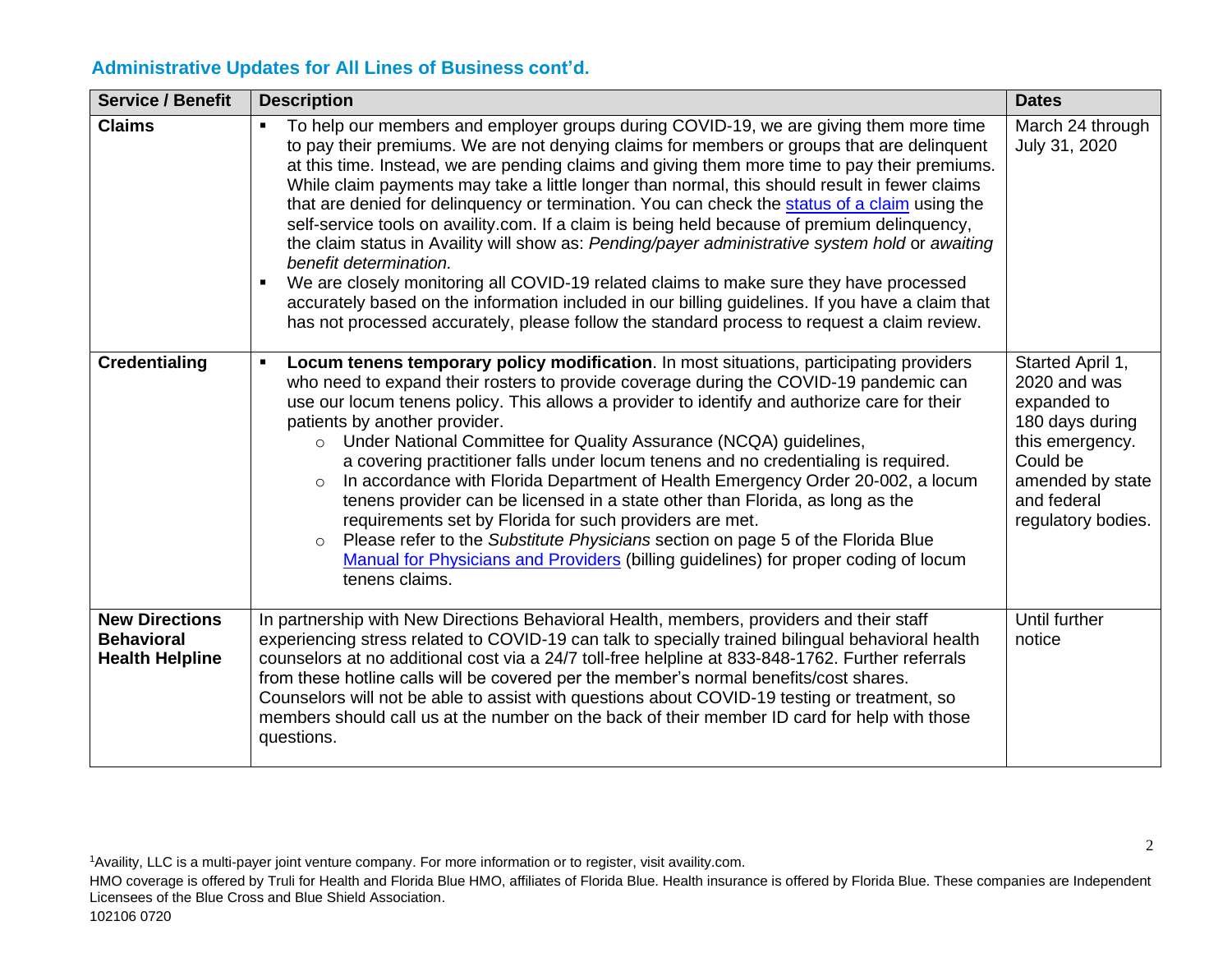# **Medicare Advantage Updates**

| <b>Service / Benefit</b>                                                                       | <b>Description</b>                                                                                                                                                                                                                                                                                                                                                                                                                                                                                                                                                                                                                                                                                                                                                                                                                                                                                                                                                                                                                                                                                                                                                                                                                                                                                                                                                                                                                                                                                                                                                                 | <b>Dates</b>                                                                     |
|------------------------------------------------------------------------------------------------|------------------------------------------------------------------------------------------------------------------------------------------------------------------------------------------------------------------------------------------------------------------------------------------------------------------------------------------------------------------------------------------------------------------------------------------------------------------------------------------------------------------------------------------------------------------------------------------------------------------------------------------------------------------------------------------------------------------------------------------------------------------------------------------------------------------------------------------------------------------------------------------------------------------------------------------------------------------------------------------------------------------------------------------------------------------------------------------------------------------------------------------------------------------------------------------------------------------------------------------------------------------------------------------------------------------------------------------------------------------------------------------------------------------------------------------------------------------------------------------------------------------------------------------------------------------------------------|----------------------------------------------------------------------------------|
| <b>Prescription</b><br><b>Drugs</b>                                                            | We are providing early access to 30-day prescription refills of medications (consistent with the<br>member's benefit plan).<br>Members are encouraged to use the 90-day mail order benefit.<br>While there are currently no FDA-approved vaccines or medications for the outpatient<br>treatment of COVID-19, if FDA-approved treatments become available, we will also cover<br>them for our members for whom we provide prescription drug coverage.                                                                                                                                                                                                                                                                                                                                                                                                                                                                                                                                                                                                                                                                                                                                                                                                                                                                                                                                                                                                                                                                                                                              | March 9, 2020<br>through the end<br>of the Federal<br>public health<br>emergency |
| <b>Referrals</b>                                                                               | We are relaxing referral requirements for all service types during this time. Please attempt to<br>obtain a referral through your existing process. If you are unable to obtain a referral, please<br>proceed with providing treatment. Claims will not be denied for failure to obtain a referral, but will<br>be reviewed for medical necessity and processed according to the member's contract benefits.                                                                                                                                                                                                                                                                                                                                                                                                                                                                                                                                                                                                                                                                                                                                                                                                                                                                                                                                                                                                                                                                                                                                                                       | Through the end<br>of the Federal<br>public health<br>emergency                  |
| <b>Out-of-Network</b><br><b>Providers</b>                                                      | If a medically necessary service (including labs) is not available from an in-network provider,<br>members may seek care from an out-of-network provider and claims will process at the<br>in-network benefit.                                                                                                                                                                                                                                                                                                                                                                                                                                                                                                                                                                                                                                                                                                                                                                                                                                                                                                                                                                                                                                                                                                                                                                                                                                                                                                                                                                     | Through the end<br>of the Federal<br>public health<br>emergency                  |
| <b>Medical Test,</b><br><b>Testing-Related</b><br><b>Visits and</b><br><b>Related Services</b> | The medical diagnostic test for COVID-19 is available at \$0 cost share to our members.<br>Testing-related visits whether in a provider's office, outpatient or telemedicine, and related<br>services that result in an order for the COVID-19 test are at \$0 cost share to our members.<br>If COVID-19 diagnostic testing is provided by independent labs or physician offices, the<br>٠<br>member's cost share for these tests only will be waived.<br>In some situations, testing for COVID-19 may be provided at no cost by state and federal<br>٠<br>health authorities.<br>Serology Testing. Florida Blue will cover FDA/Emergency Use Authorization serology<br>(antibody) tests at \$0 cost share to the member when the following criteria are met:<br>o Serology tests are ordered by a licensed health care provider operating under their<br>appropriate license requirements.<br>The ordering provider has first performed an individual clinical assessment of the<br>$\circ$<br>member before ordering a serology test.<br>The ordering provider clearly documents in the medical record the reason for the<br>$\circ$<br>serology test and how the results will impact clinical decision-making.<br>For the appropriate codes and more detailed information, please refer to the COVID-19<br>Provider Billing Guide. Click here and select COVID-19 Provider Billing Guidelines.<br><b>Reminder:</b> Refer your Florida Blue patients to an in-network lab for services according to<br>their contract benefits. Quest Diagnostics is our preferred lab provider. | Through the end<br>of the Federal<br>public health<br>emergency                  |

<sup>1</sup>Availity, LLC is a multi-payer joint venture company. For more information or to register, visit availity.com.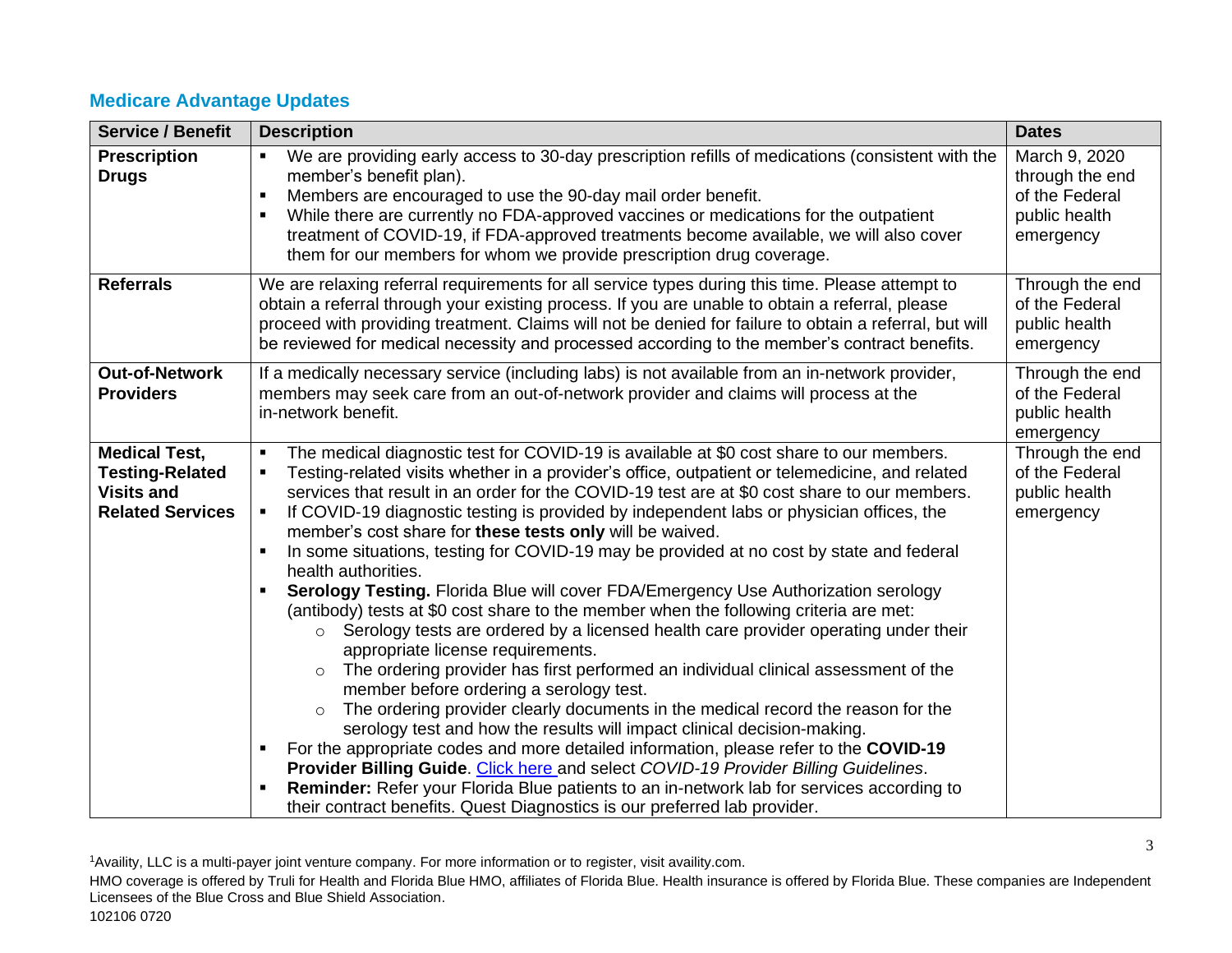| <b>Service / Benefit</b>                                                                 | <b>Description</b>                                                                                                                                                                                                                                                                                                                                                                                                                                                                                                                                                                                                                                                                                                                                                                                                                                                                                                                                                                                                                                                                                                                                                                                                                                                                                                                                                                                                                                                                                                                                                                                                                                                                                                                         | <b>Dates</b>                    |
|------------------------------------------------------------------------------------------|--------------------------------------------------------------------------------------------------------------------------------------------------------------------------------------------------------------------------------------------------------------------------------------------------------------------------------------------------------------------------------------------------------------------------------------------------------------------------------------------------------------------------------------------------------------------------------------------------------------------------------------------------------------------------------------------------------------------------------------------------------------------------------------------------------------------------------------------------------------------------------------------------------------------------------------------------------------------------------------------------------------------------------------------------------------------------------------------------------------------------------------------------------------------------------------------------------------------------------------------------------------------------------------------------------------------------------------------------------------------------------------------------------------------------------------------------------------------------------------------------------------------------------------------------------------------------------------------------------------------------------------------------------------------------------------------------------------------------------------------|---------------------------------|
| Medical Test,<br><b>Testing-Related</b><br>Visits and Related<br>Services cont'd.        | Additional visit information. While we have already been waiving some member cost<br>$\blacksquare$<br>shares related to COVID-19, we are waiving additional member cost shares regardless of<br>whether it is related to COVID-19. This is in effect for the following:<br>In-network primary care visits (office and telemedicine).<br>$\circ$<br>In-network behavioral health visits (office, outpatient and telemedicine).<br>$\circ$<br>This is in addition to the \$0 cost share for general medicine visits through Teladoc <sup>®</sup> .<br>$\circ$                                                                                                                                                                                                                                                                                                                                                                                                                                                                                                                                                                                                                                                                                                                                                                                                                                                                                                                                                                                                                                                                                                                                                                               | June 1 through<br>Dec. 31, 2020 |
| Medical Test,<br><b>Testing-Related</b><br><b>Visits and Related</b><br>Services cont'd. | Pre-Procedure Testing (diagnostic testing for COVID-19 and serology):<br>Florida Blue will cover pre-procedure testing when the testing is conducted as part of<br>$\circ$<br>the normal pre-procedure work-up using a 3-hour test. For procedures that include<br>pre-procedure testing, reimbursement will be included in the global fee for the<br>procedure. It is Florida Blue's expectation that pre-procedure testing will be performed<br>within 24 hours of the procedure whenever possible.<br><b>Employer Testing for COVID-19</b><br>Florida Blue does not cover employer requested testing under its health plan<br>$\circ$<br>benefits. These tests should be covered by the employer. Additionally, Florida Blue<br>does not cover tests in the following situations:<br>• When an employer has a physician on staff or as part of their group<br>membership and this physician writes testing/screening scripts for their<br>employees for employment screening purposes. In this situation, the employer<br>should cover these costs.<br>When an employer contracts with a physician or a lab to write scripts for their<br>employees to receive testing/screening for employment screening<br>purposes. The employer should cover these costs.<br>Also, any testing/screening requested for public health purposes, such as tracing<br>$\circ$<br>the spread of the disease, will not be covered by the health benefit, but would be<br>expected to be covered by the Department of Health or the health organization<br>requesting the testing/screening.<br>If additional state and federal guidance related to testing becomes available, we will<br>$\circ$<br>continue to keep you updated on any new developments. | N/A                             |
| COVID-19                                                                                 | We have extended waiving the member's cost share for those who have a positive diagnosis for                                                                                                                                                                                                                                                                                                                                                                                                                                                                                                                                                                                                                                                                                                                                                                                                                                                                                                                                                                                                                                                                                                                                                                                                                                                                                                                                                                                                                                                                                                                                                                                                                                               | Through Dec. 31,                |
| <b>Medical</b>                                                                           | COVID-19 and must undergo treatment.<br>$\blacksquare$                                                                                                                                                                                                                                                                                                                                                                                                                                                                                                                                                                                                                                                                                                                                                                                                                                                                                                                                                                                                                                                                                                                                                                                                                                                                                                                                                                                                                                                                                                                                                                                                                                                                                     | 2020                            |
| <b>Treatment</b>                                                                         | In-patient and observation hospital admissions will be at \$0 cost share to the member.<br>All specialist office and outpatient visits will be at \$0 cost share to the member.                                                                                                                                                                                                                                                                                                                                                                                                                                                                                                                                                                                                                                                                                                                                                                                                                                                                                                                                                                                                                                                                                                                                                                                                                                                                                                                                                                                                                                                                                                                                                            |                                 |
|                                                                                          | Florida Blue medical policy guidelines and the terms of the member's contract still apply.<br>٠                                                                                                                                                                                                                                                                                                                                                                                                                                                                                                                                                                                                                                                                                                                                                                                                                                                                                                                                                                                                                                                                                                                                                                                                                                                                                                                                                                                                                                                                                                                                                                                                                                            |                                 |

<sup>1</sup>Availity, LLC is a multi-payer joint venture company. For more information or to register, visit availity.com.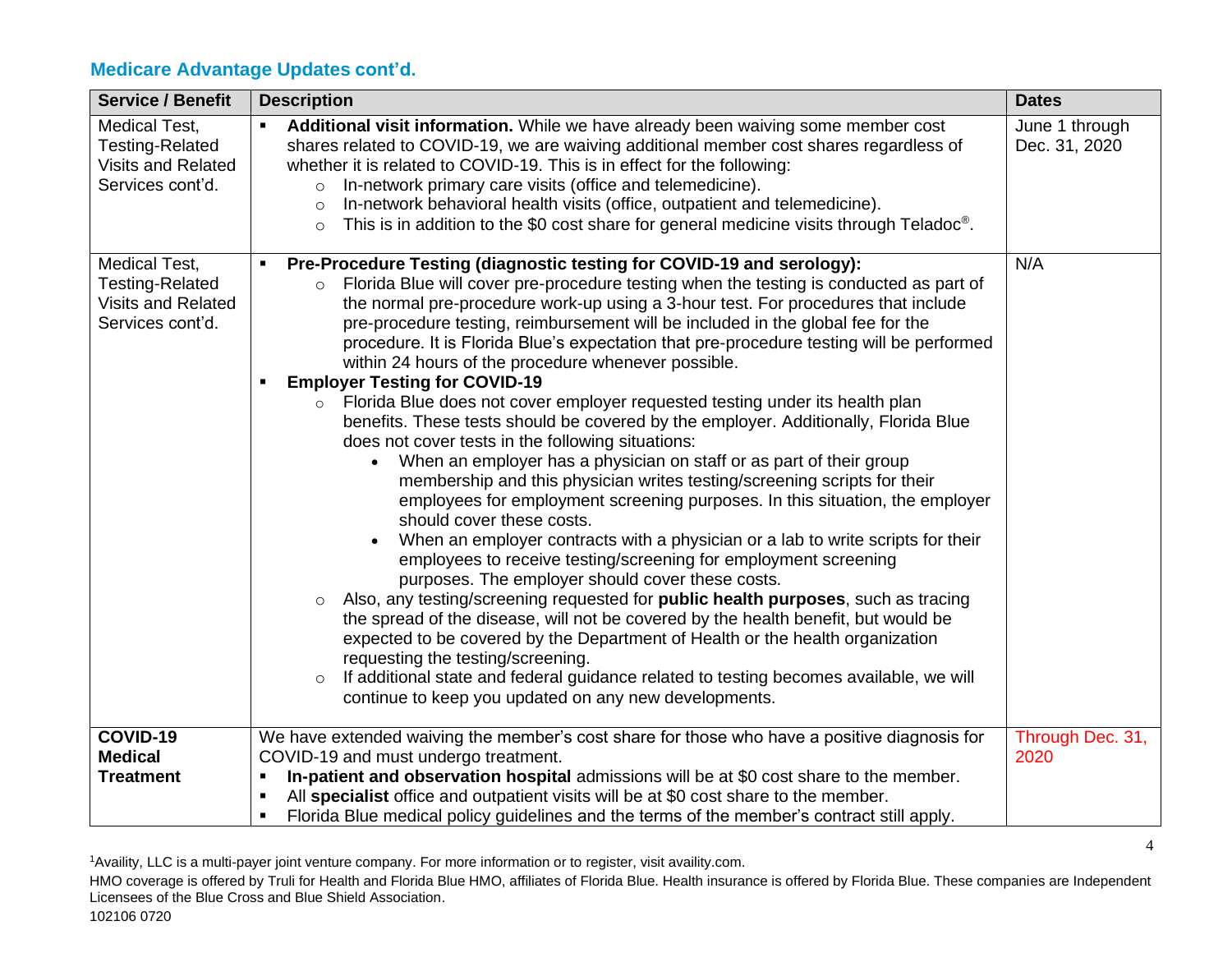| <b>Service / Benefit</b>                              | <b>Description</b>                                                                                                                                                                                                                                                                                                                                                                                                                                                                                                                                                                                                                                                                                                                                                                                                                                                                                                                                                                                                                                                                                                                                                                                                                                                                                                                                                                                                                                                                                                                                                                                                                                                                                                                                                                                                                                                                                                                                                                                                     | <b>Dates</b>                                                                                               |
|-------------------------------------------------------|------------------------------------------------------------------------------------------------------------------------------------------------------------------------------------------------------------------------------------------------------------------------------------------------------------------------------------------------------------------------------------------------------------------------------------------------------------------------------------------------------------------------------------------------------------------------------------------------------------------------------------------------------------------------------------------------------------------------------------------------------------------------------------------------------------------------------------------------------------------------------------------------------------------------------------------------------------------------------------------------------------------------------------------------------------------------------------------------------------------------------------------------------------------------------------------------------------------------------------------------------------------------------------------------------------------------------------------------------------------------------------------------------------------------------------------------------------------------------------------------------------------------------------------------------------------------------------------------------------------------------------------------------------------------------------------------------------------------------------------------------------------------------------------------------------------------------------------------------------------------------------------------------------------------------------------------------------------------------------------------------------------------|------------------------------------------------------------------------------------------------------------|
| COVID-19                                              | All primary care treatment, regardless of whether it's related to COVID-19, will be at \$0 cost<br>$\blacksquare$                                                                                                                                                                                                                                                                                                                                                                                                                                                                                                                                                                                                                                                                                                                                                                                                                                                                                                                                                                                                                                                                                                                                                                                                                                                                                                                                                                                                                                                                                                                                                                                                                                                                                                                                                                                                                                                                                                      | Through Dec. 31,                                                                                           |
| <b>Medical Treatment</b><br>cont'd.                   | share to the member.<br>$\blacksquare$<br>Florida Blue medical policy guidelines and the terms of the member's contract still apply.                                                                                                                                                                                                                                                                                                                                                                                                                                                                                                                                                                                                                                                                                                                                                                                                                                                                                                                                                                                                                                                                                                                                                                                                                                                                                                                                                                                                                                                                                                                                                                                                                                                                                                                                                                                                                                                                                   | 2020 unless CMS<br>directs otherwise                                                                       |
|                                                       |                                                                                                                                                                                                                                                                                                                                                                                                                                                                                                                                                                                                                                                                                                                                                                                                                                                                                                                                                                                                                                                                                                                                                                                                                                                                                                                                                                                                                                                                                                                                                                                                                                                                                                                                                                                                                                                                                                                                                                                                                        |                                                                                                            |
| <b>Authorizations /</b><br><b>Prior Approvals</b>     | Already-approved authorizations. Executive Order 20-72, signed by Gov. Ron DeSantis on<br>March 20, prohibited all non-essential elective medical procedures until May 4. If you had an<br>already-approved authorization for an elective procedure or a planned admission prior to March<br>20, we are extending those authorizations 90 days from when the executive order was lifted on<br>May 4. Providers and members will not need to do anything to receive this extension as<br>our systems will automatically add the extended time. You can check availity.com for the<br>updated timeframes after the order is lifted.                                                                                                                                                                                                                                                                                                                                                                                                                                                                                                                                                                                                                                                                                                                                                                                                                                                                                                                                                                                                                                                                                                                                                                                                                                                                                                                                                                                      | Extended for 90<br>days from when<br>the executive<br>order was lifted<br>on May 4. Ended<br>Aug. 2, 2020. |
| Authorizations /<br><b>Prior Approvals</b><br>cont'd. | <b>Post-Acute Care</b><br>CareCentrix manages post-acute care for Florida Blue Medicare members.<br>٠<br>To help hospitals accelerate appropriate discharges and support bed capacity, Florida Blue<br>Medicare is changing prior authorization requirements for patients being transferred from<br>inpatient acute hospital settings to post-acute care facilities (Long Term Acute Care Facilities,<br>Skilled Nursing Facilities and Inpatient Rehabilitation). Post-acute facilities are still required to<br>notify Florida Blue of an admission. The first three days of post-acute facility admissions will<br>be automatically approved. The facility must notify CareCentrix of the admission by the end of<br>the calendar day after admission. CareCentrix will review the admission by the third day. This<br>timely notification and review are still required to determine medical necessity of continued<br>stay and ensure Florida Blue can assist with discharge planning for its members.<br>If post-acute care is not available from an in-network provider, facilities may seek care from<br>٠<br>an out-of-network provider and claims will process at the in-network benefit.<br>For in-network and out-of-network providers, follow the normal business process which<br>includes these three options:<br>Call CareCentrix at 844-359-5386 from 8 a.m. to 8 p.m. local time, including<br>$\circ$<br>weekends. For all other hours and holidays, dial the above number and follow the<br>appropriate prompts to leave a message. Messages left with the on-call service will be<br>returned within one hour.<br>Fax the completed authorization request form to 877-240-0713. This form is available<br>$\circ$<br>on the CareCentrix HomeBridge <sup>SM</sup> provider portal. The fax line is available during<br>normal hours of operation.<br>Facilities using the Allscripts/CarePort should follow these detailed instructions on how<br>$\circ$<br>to set up CareCentrix in your system. | Through Sept.5,<br>2020                                                                                    |

<sup>1</sup>Availity, LLC is a multi-payer joint venture company. For more information or to register, visit availity.com.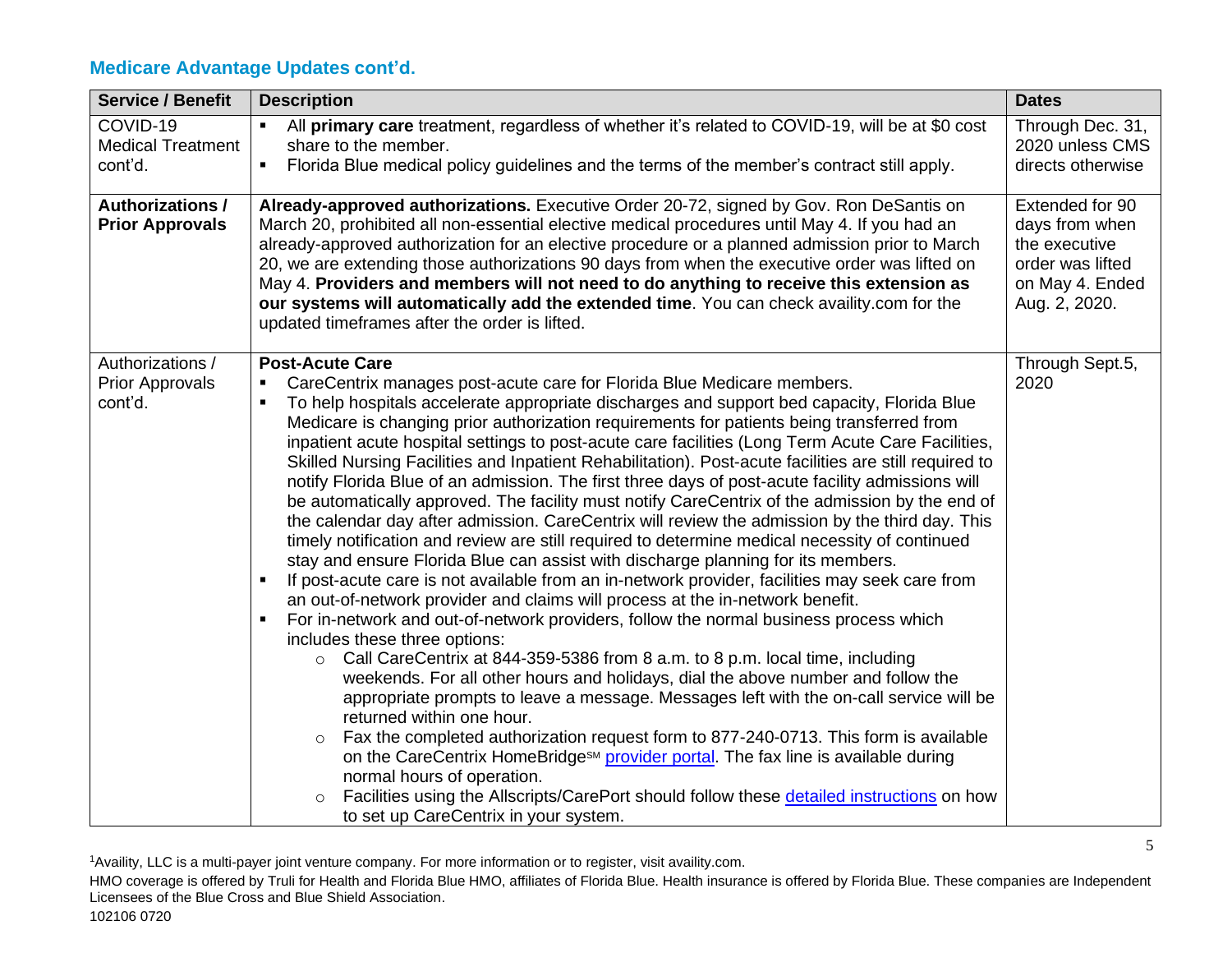| <b>Service / Benefit</b>       | <b>Description</b>                                                                                                                                                                                                                                                                                                                                                                                                                                                                                                                                                                                                                           | <b>Dates</b>                                                    |
|--------------------------------|----------------------------------------------------------------------------------------------------------------------------------------------------------------------------------------------------------------------------------------------------------------------------------------------------------------------------------------------------------------------------------------------------------------------------------------------------------------------------------------------------------------------------------------------------------------------------------------------------------------------------------------------|-----------------------------------------------------------------|
|                                | Additional information and resources are available on the CareCentrix HomeBridge portal at<br>$\blacksquare$<br>www.carecentrixportal.com.                                                                                                                                                                                                                                                                                                                                                                                                                                                                                                   |                                                                 |
| <b>Teladoc</b>                 | All Medicare Advantage members have access to Teladoc virtual visits.<br>$\blacksquare$<br>Teladoc visits are at \$0 cost share to members through Florida Blue.<br>$\blacksquare$<br>Click here to find the Teladoc information members received from us.                                                                                                                                                                                                                                                                                                                                                                                   | Through Dec. 31,<br>2020 unless CMS<br>directs otherwise        |
| <b>Telemedicine</b>            | In-network primary care providers, behavioral health providers and specialists can bill for<br>$\blacksquare$<br>virtual visits if they have telemedicine capabilities and want to consult with their patients<br>virtually.<br>For the appropriate codes and more detailed information, please see below and refer to the<br>COVID-19 Provider Billing Guide. Click here and select COVID-19 Provider Billing<br>Guidelines.                                                                                                                                                                                                                |                                                                 |
| <b>Telemedicine</b><br>cont'd. | In-network primary care and behavioral health providers:<br>The virtual visit reimbursement will be based on your current fee schedule.<br>$\circ$<br>Virtual visits are at \$0 cost share to the member.<br>$\circ$                                                                                                                                                                                                                                                                                                                                                                                                                         | Through Dec. 31,<br>2020 unless CMS<br>directs otherwise        |
| Telemedicine<br>cont'd.        | In-network specialists:<br>The virtual visit reimbursement will be based on your current fee schedule.<br>$\circ$<br>The member will be responsible for their normal office visit cost share for this<br>$\circ$<br>virtual visit.                                                                                                                                                                                                                                                                                                                                                                                                           | Through the end<br>of the Federal<br>public health<br>emergency |
| Telemedicine<br>cont'd.        | For in-network general medical care, you should submit a claim to Florida Blue using the<br>$\blacksquare$<br>regular Evaluation and Management (E/M) codes (99201-99215). The place of service should<br>be the regular place of service as if you saw the patient in-person. The modifier should be 95<br>or GT.<br>For in-network outpatient professional behavioral health providers, you should submit a<br>claim to Florida Blue using one of the regular codes included in your fee schedule. The place<br>of service should be the regular place of service as if you saw the patient in-person. The<br>modifier should be 95 or GT. | N/A                                                             |

<sup>1</sup>Availity, LLC is a multi-payer joint venture company. For more information or to register, visit availity.com.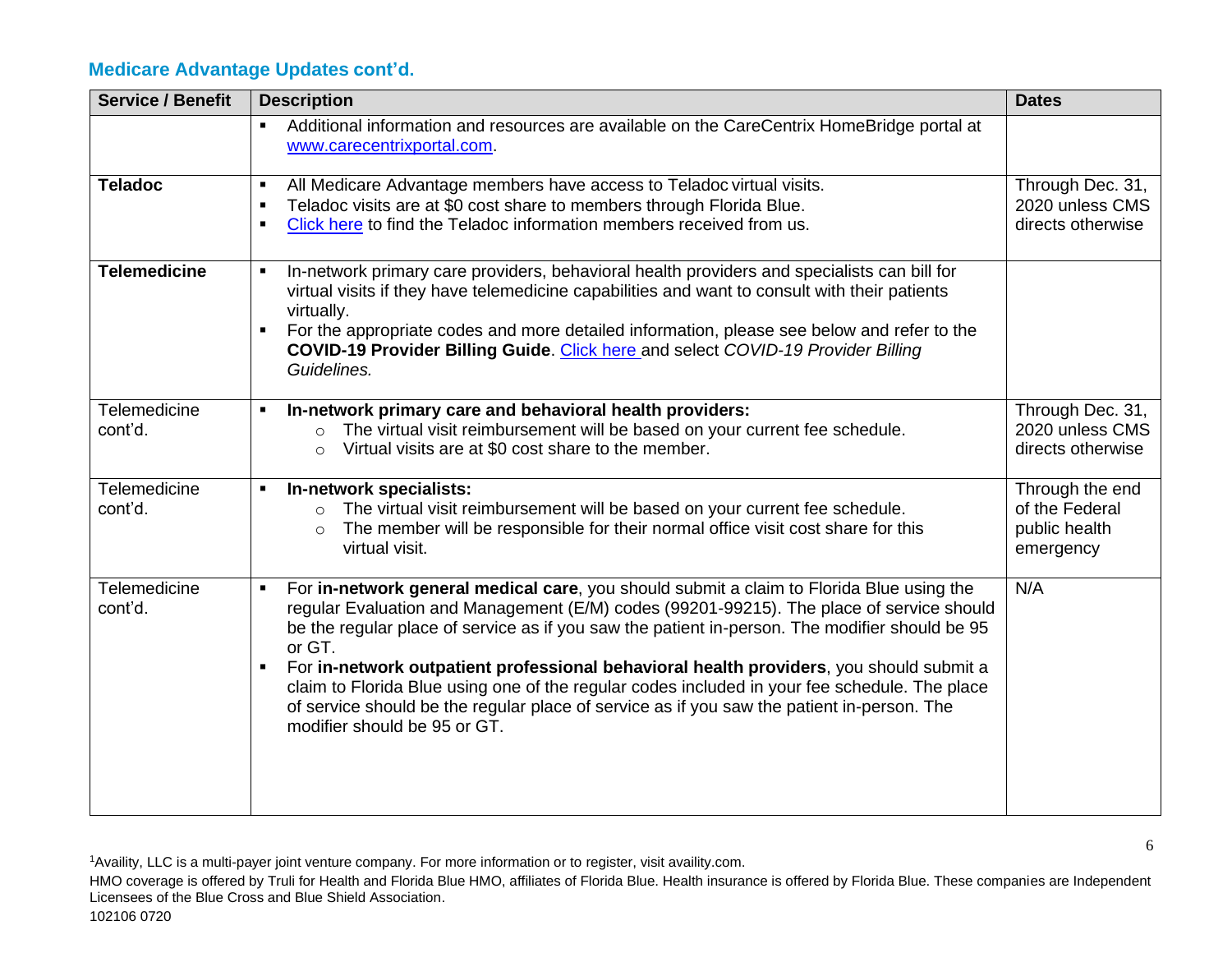| <b>Service / Benefit</b> | <b>Description</b>                                                                                                                                                                                                                                                                                                                                                                                                                                                                                                                                                                                                                                                                                                                                                                                                                                                                                                                                                                                                                                                                                                                                                                                                                                                                                                                                                                                                                                                                                                                                                                                                                                                                                                                                                                                                                                                                                                                                                                                                                                                                                                                                                                                                                                                                                                                                                                                                                                                                                                                                                                                                                                                                                                                                                                                                                                                                                                                                                                                                                                                                | <b>Dates</b>                                                    |
|--------------------------|-----------------------------------------------------------------------------------------------------------------------------------------------------------------------------------------------------------------------------------------------------------------------------------------------------------------------------------------------------------------------------------------------------------------------------------------------------------------------------------------------------------------------------------------------------------------------------------------------------------------------------------------------------------------------------------------------------------------------------------------------------------------------------------------------------------------------------------------------------------------------------------------------------------------------------------------------------------------------------------------------------------------------------------------------------------------------------------------------------------------------------------------------------------------------------------------------------------------------------------------------------------------------------------------------------------------------------------------------------------------------------------------------------------------------------------------------------------------------------------------------------------------------------------------------------------------------------------------------------------------------------------------------------------------------------------------------------------------------------------------------------------------------------------------------------------------------------------------------------------------------------------------------------------------------------------------------------------------------------------------------------------------------------------------------------------------------------------------------------------------------------------------------------------------------------------------------------------------------------------------------------------------------------------------------------------------------------------------------------------------------------------------------------------------------------------------------------------------------------------------------------------------------------------------------------------------------------------------------------------------------------------------------------------------------------------------------------------------------------------------------------------------------------------------------------------------------------------------------------------------------------------------------------------------------------------------------------------------------------------------------------------------------------------------------------------------------------------|-----------------------------------------------------------------|
| Telemedicine<br>cont'd.  | <b>Expanding virtual visits.</b> We have expanded additional services for virtual visits.<br>In-network behavioral health outpatient facilities performing intensive outpatient<br>$\circ$<br>and partial hospitalization services can bill for virtual visits if they have telemedicine<br>capabilities and want to consult with their patient virtually. You should submit a claim<br>to Florida Blue using the applicable revenue code and HCPCS code with modifier<br>(IOP MH 0905, S9480, IOP SUD 0906, H0015, PHP 0912 or 0913, H0035 or S0201 -<br>the modifier should be 95 or GT). There are no changes to the locator 4 Type of Bill.<br>Continue to use the code that is currently being used by your facility. Notification or<br>authorization for services are required and the member's cost share will apply. If you<br>have an existing authorization, the authorization does not need to be modified and will<br>apply based on the number and type of visits/units already authorized.<br>Reimbursement will be based on your current fee schedule.<br>CareCentrix home health agency services are now available through virtual visits, if<br>$\circ$<br>clinically appropriate and accompanied by patient consent. CareCentrix has<br>established clinical guidelines to determine when services cannot be provided as a<br>virtual visit. Many CareCentrix home health services can be provided virtually by a<br>CareCentrix network home health provider, including the initial assessment performed<br>by an RN and standard services provided by an RN, LPN, Clinical Social Worker and<br>Physical, Occupational, and Speech Therapist. The ordering provider should use<br>existing processes to submit home health orders to CareCentrix. When an order for<br>home health services is appropriate for virtual visits based on the CareCentrix clinical<br>criteria, the care will be offered through a virtual visit unless the order indicates that<br>home health services must be in-person or the patient refuses the virtual visit. If an in-<br>person home health visit must occur, please specify "in-person" on the order,<br>otherwise CareCentrix will coordinate the care as a virtual visit. Registration or<br>authorization for services is required and existing registrations and authorizations do<br>not need to be modified for place of service 02. The member's cost share will apply to<br>the virtual visit.<br>Physician visits to nursing facilities are now available through virtual visits with<br>$\circ$<br>in-network providers. You should submit a claim to Florida Blue with the following:<br>Initial care nursing facility visits: Use CPT codes<br>99304-99306. The place of service should be the regular place of service as if<br>you saw the patient in-person. The modifier should be 95.<br>Subsequent care nursing facility visits: Use CPT codes 99307-99310. The<br>place of service should be the regular place of service as if you saw the patient<br>in-person. The modifier should be 95 or GT. | Through the end<br>of the Federal<br>public health<br>emergency |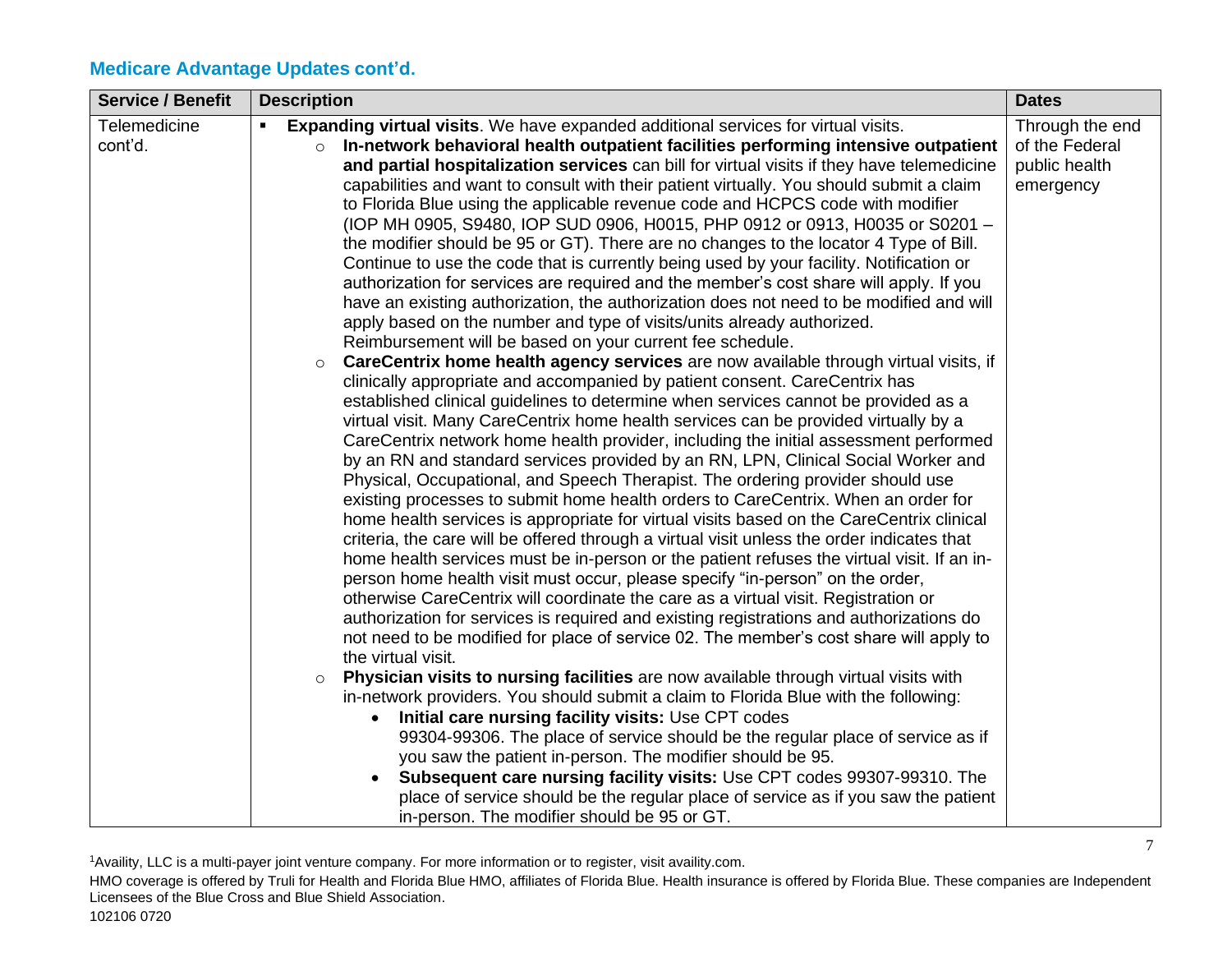| <b>Service / Benefit</b> | <b>Description</b>                                                                                                                                                                                                                                                                                                                                                                                                                                                                                                                                                                                                                                                                                                                                                                                                                                                                                                                                                                                                                                                                          | <b>Dates</b> |
|--------------------------|---------------------------------------------------------------------------------------------------------------------------------------------------------------------------------------------------------------------------------------------------------------------------------------------------------------------------------------------------------------------------------------------------------------------------------------------------------------------------------------------------------------------------------------------------------------------------------------------------------------------------------------------------------------------------------------------------------------------------------------------------------------------------------------------------------------------------------------------------------------------------------------------------------------------------------------------------------------------------------------------------------------------------------------------------------------------------------------------|--------------|
|                          | Annual wellness visits are now available through virtual visits with in-network<br>$\circ$<br>providers. You should submit a claim to Florida Blue using CPT codes G0402, G0438<br>or G0439. The place of service should be the regular place of service as if you saw<br>the patient in-person. The modifier should be 95 or GT.<br>Audio-only visits. CMS is temporarily allowing audio-only visits if video capability is<br>not available. Visits provided consistently with CMS guidelines will be covered for<br>Medicare Advantage members.<br>Physical, Occupational and Speech Therapy visits are available through virtual<br>visits with in-network providers. Florida Blue will reimburse these virtual visits provided<br>by qualified health care professionals through interactive technology. Benefits will be<br>processed in accordance with the member's plan. This change is effective for dates of<br>service beginning March 15. The place of service should be the regular place of<br>service as if you saw the patient in-person. The modifier should be 95 or GT. |              |

#### **Florida Blue Commercial / Affordable Care Act (ACA) Updates**

| <b>Prescription</b><br><b>Drugs</b>                                                            | We are providing early access to 30-day prescription refills of medications (consistent with the<br>$\blacksquare$<br>member's benefit plan).<br>Members are encouraged to use the 90-day mail order benefit.<br>п<br>While there are currently no FDA-approved vaccines or medications for the outpatient<br>$\blacksquare$<br>treatment of COVID-19, if FDA-approved treatments become available, we will also cover<br>them for our members for whom we provide prescription drug coverage.                                                                                 | March 9, 2020<br>through the end<br>of the Florida<br>State of<br>Emergency<br>which is extended<br>through Sept. 5,<br>2020 |
|------------------------------------------------------------------------------------------------|--------------------------------------------------------------------------------------------------------------------------------------------------------------------------------------------------------------------------------------------------------------------------------------------------------------------------------------------------------------------------------------------------------------------------------------------------------------------------------------------------------------------------------------------------------------------------------|------------------------------------------------------------------------------------------------------------------------------|
| <b>Medical Test,</b><br><b>Testing-Related</b><br><b>Visits and</b><br><b>Related Services</b> | The medical diagnostic test for COVID-19 is available at \$0 cost share to our members.<br>Testing-related visits whether in a provider's office, outpatient or telemedicine, and related<br>services that result in an order for the COVID-19 test are at \$0 cost share to our members.<br>In some situations, testing for COVID-19 may be provided at no cost by state and federal<br>٠<br>health authorities.<br>If COVID-19 diagnostic testing is provided by independent labs or physician offices, the<br>٠<br>member's cost share for these tests only will be waived. | Through the end<br>of the Federal<br>public health<br>emergency                                                              |

<sup>1</sup>Availity, LLC is a multi-payer joint venture company. For more information or to register, visit availity.com.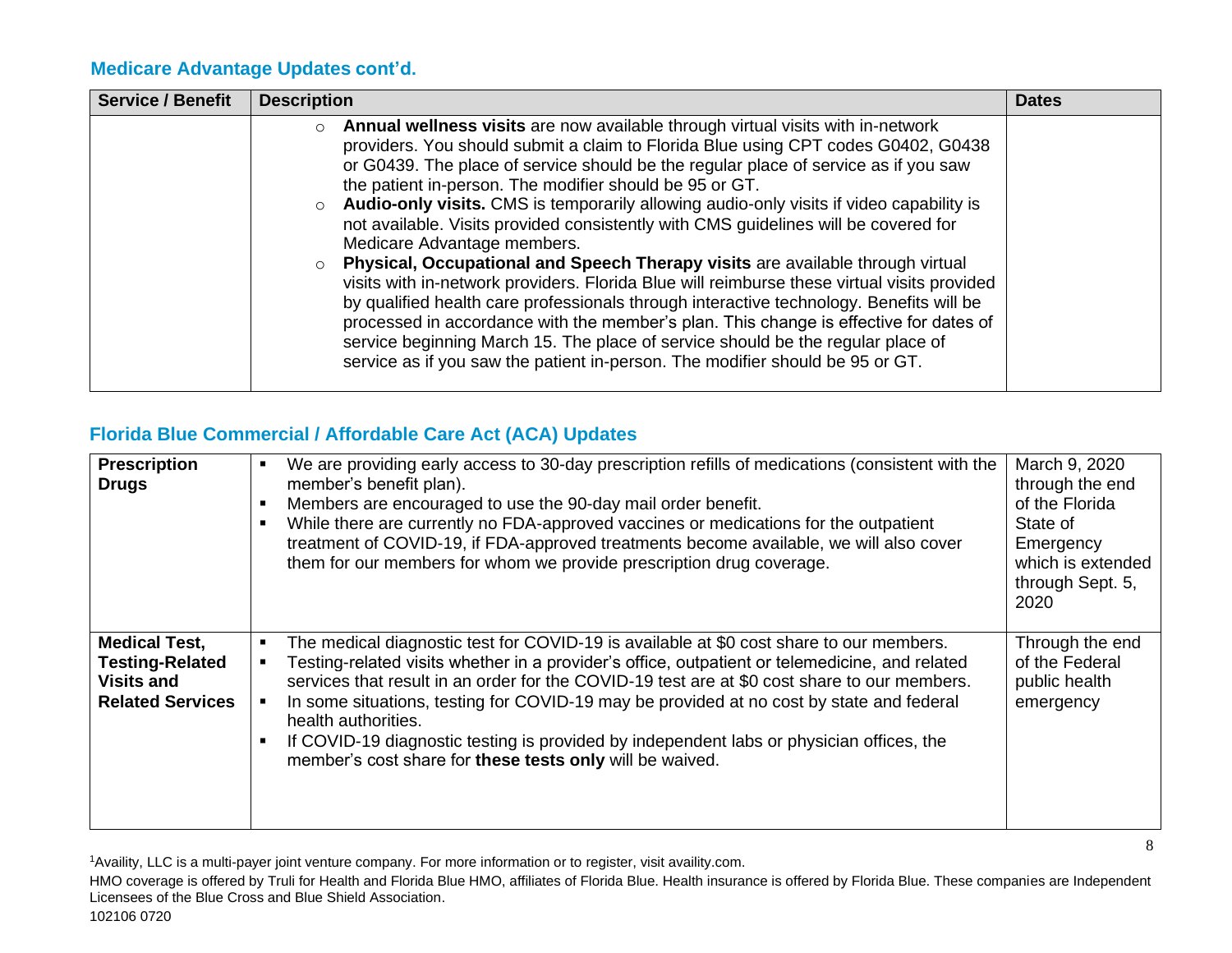|                                                                                          | Serology Testing. Florida Blue will cover FDA/Emergency Use Authorization serology<br>(antibody) tests at \$0 cost share to the member when the following criteria are met:<br>$\circ$ Serology tests are ordered by a licensed health care provider operating under their<br>appropriate license requirements.<br>The ordering provider has first performed an individual clinical assessment of the<br>$\circ$<br>member before ordering a serology test.<br>The ordering provider clearly documents in the medical record the reason for the<br>$\circ$<br>serology test and how the results will impact clinical decision-making.<br>For the appropriate codes and more detailed information, please refer to the COVID-19<br>Provider Billing Guide. Click here and select COVID-19 Provider Billing Guidelines.<br>Reminder: Refer your Florida Blue patients to an in-network lab for services according to<br>٠<br>their contract benefits. Quest Diagnostics is our preferred lab provider.                                                                                                                                                                                                                                                                                                                                                                                                                                                                                                                                                                                                                                                                                                                                |     |
|------------------------------------------------------------------------------------------|-------------------------------------------------------------------------------------------------------------------------------------------------------------------------------------------------------------------------------------------------------------------------------------------------------------------------------------------------------------------------------------------------------------------------------------------------------------------------------------------------------------------------------------------------------------------------------------------------------------------------------------------------------------------------------------------------------------------------------------------------------------------------------------------------------------------------------------------------------------------------------------------------------------------------------------------------------------------------------------------------------------------------------------------------------------------------------------------------------------------------------------------------------------------------------------------------------------------------------------------------------------------------------------------------------------------------------------------------------------------------------------------------------------------------------------------------------------------------------------------------------------------------------------------------------------------------------------------------------------------------------------------------------------------------------------------------------------------------------------|-----|
| Medical Test,<br><b>Testing-Related</b><br><b>Visits and Related</b><br>Services cont'd. | Pre-Procedure Testing (diagnostic testing for COVID-19 and serology):<br>Florida Blue will cover pre-procedure testing when the testing is conducted as part of<br>$\circ$<br>the normal pre-procedure work-up using a 3-hour test. For procedures that include<br>pre-procedure testing, reimbursement will be included in the global fee for the<br>procedure. It is Florida Blue's expectation that pre-procedure testing will be performed<br>within 24 hours of the procedure whenever possible.<br><b>Employer Testing for COVID-19</b><br>٠<br>Florida Blue does not cover employer requested testing under its health plan<br>$\circ$<br>benefits. These tests should be covered by the employer. Additionally, Florida Blue<br>does not cover tests in the following situations:<br>• When an employer has a physician on staff or as part of their group<br>membership and this physician writes testing/screening scripts for their<br>employees for employment screening purposes. In this situation, the employer<br>should cover these costs.<br>When an employer contracts with a physician or a lab to write scripts for their<br>employees to receive testing/screening for employment screening<br>purposes. The employer should cover these costs.<br>o Also, any testing/screening requested for <b>public health purposes</b> , such as tracing<br>the spread of the disease, will not be covered by the health benefit, but would be<br>expected to be covered by the Department of Health or the health organization<br>requesting the testing/screening.<br>If additional state and federal guidance related to testing becomes available, we will<br>continue to keep you updated on any new developments. | N/A |

<sup>1</sup>Availity, LLC is a multi-payer joint venture company. For more information or to register, visit availity.com.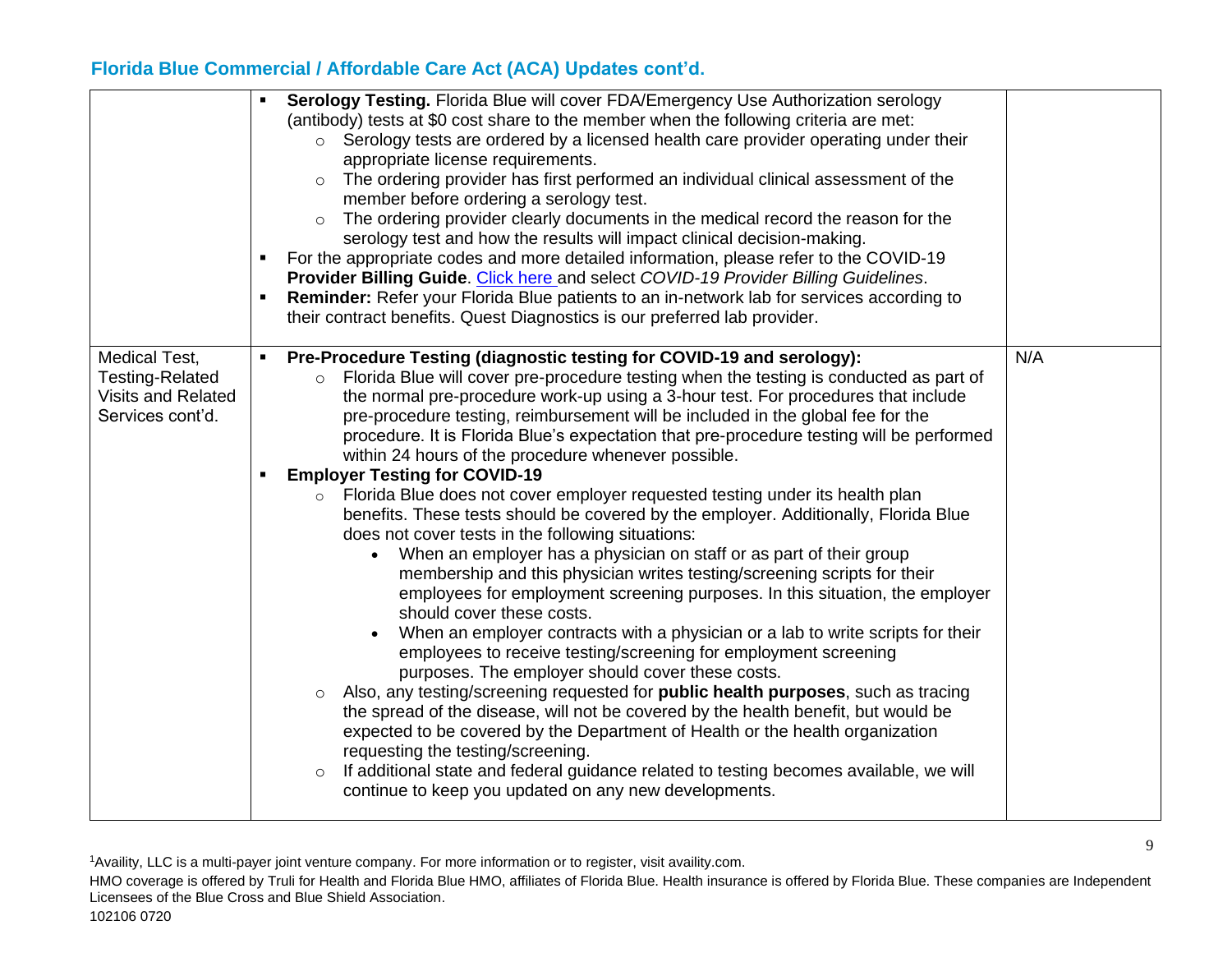| COVID-19<br><b>Medical</b><br><b>Treatment</b>        | We have extended waiving the member's cost share for those who have a positive diagnosis<br>for COVID-19 and must undergo treatment. This includes in-patient and observation hospital<br>admissions. Florida Blue medical policy guidelines and the terms of the member's contract<br>still apply.<br>Note: This policy may not apply to self-funded ASO employer customers. Florida Blue is<br>working with these customers to determine how they would like us to administer the benefits<br>under their plan.                                                                                                                                                                                                                                                                                                                                                                                                                                                                                                                                                                                                                                                                                                                                                                                                                                                                                                                                                                                            | Through Dec. 31,<br>2020                                                                                   |
|-------------------------------------------------------|--------------------------------------------------------------------------------------------------------------------------------------------------------------------------------------------------------------------------------------------------------------------------------------------------------------------------------------------------------------------------------------------------------------------------------------------------------------------------------------------------------------------------------------------------------------------------------------------------------------------------------------------------------------------------------------------------------------------------------------------------------------------------------------------------------------------------------------------------------------------------------------------------------------------------------------------------------------------------------------------------------------------------------------------------------------------------------------------------------------------------------------------------------------------------------------------------------------------------------------------------------------------------------------------------------------------------------------------------------------------------------------------------------------------------------------------------------------------------------------------------------------|------------------------------------------------------------------------------------------------------------|
| <b>Authorizations /</b><br><b>Prior Approvals</b>     | Already-approved authorizations. Executive Order 20-72, signed by Gov. Ron DeSantis on<br>March 20, prohibited all non-essential elective medical procedures until May 4. If you had an<br>already-approved authorization for an elective procedure or a planned admission prior to March<br>20, we are extending those authorizations 90 days from when the executive order was lifted on<br>May 4. Providers and members will not need to do anything to receive this extension as<br>our systems will automatically add the extended time. You can check availity.com for the<br>updated timeframes after the order is lifted.                                                                                                                                                                                                                                                                                                                                                                                                                                                                                                                                                                                                                                                                                                                                                                                                                                                                            | Extended for 90<br>days from when<br>the executive<br>order was lifted<br>on May 4. Ended<br>Aug. 2, 2020. |
| Authorizations /<br><b>Prior Approvals</b><br>cont'd. | <b>Post-Acute Care</b><br>To help hospitals accelerate appropriate discharges and support bed capacity, Florida Blue is<br>$\blacksquare$<br>changing prior authorization requirements for patients being transferred from inpatient acute<br>hospital settings to post-acute care facilities (Long Term Acute Care Facilities, Skilled Nursing<br>Facilities and Inpatient Rehabilitation). Post-acute care facilities are still required to notify<br>Florida Blue of an admission by the end of the following business day. This timely notification<br>and review are still required to determine medical necessity of continued stay and ensure<br>Florida Blue can assist with discharge planning for its members.<br>For in-network providers, normal business processes for notification apply:<br>$\circ$<br>Notification can be entered and verified electronically through Availity.<br>Fax any available clinical records including history and physical, labs, current<br>medications, prior level of function, therapy notes and discharge plan to<br>305-716-2731.<br>For out-of-network providers:<br>$\circ$<br>Providers who are unable to submit notification of admission through Availity<br>should fax their request to 305-716-2731. The provider must include the<br>following information on the fax cover sheet:<br>o Name of Skilled Nursing Facility, Long Term Acute Care Hospital or<br>Inpatient Rehabilitation Facility, NPI number, address, phone number<br>and fax number | Through Sept. 5,<br>2020                                                                                   |

<sup>1</sup>Availity, LLC is a multi-payer joint venture company. For more information or to register, visit availity.com.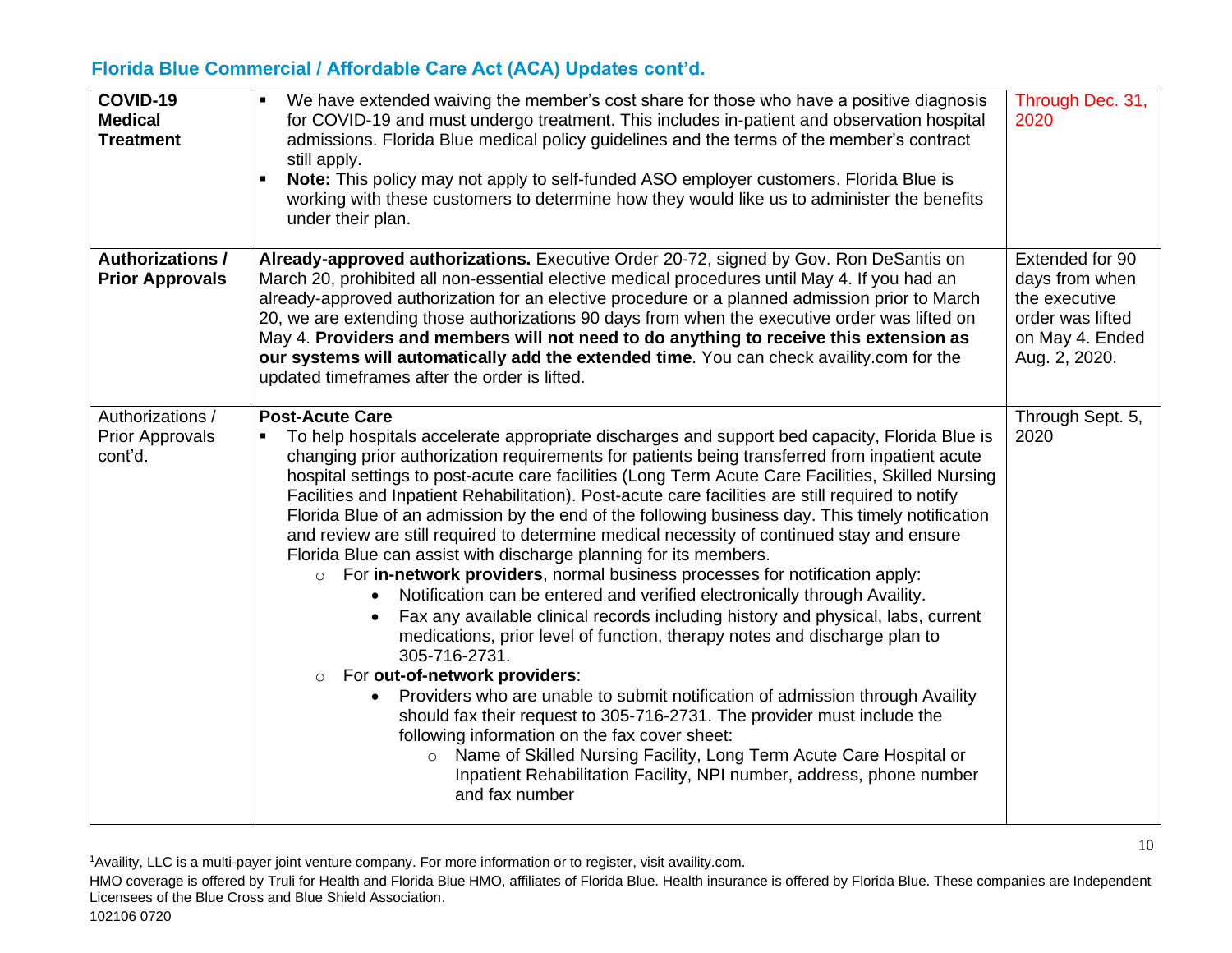|                     | o Attending physician complete name and NPI number, address, phone<br>and fax number<br>$ICD-10 code(s)$<br>$\circ$<br>Admission date<br>$\circ$<br>Any available clinical records including history and physical, labs,<br>$\circ$<br>current medications, prior level of function, therapy notes and discharge<br>plan                                                                                                                                                                                                                                                                                                                                                                                                                                                                                                                                                                                                                                                                                                                                                                                                                                                                                                                                                                                                                                                                                                                                                                                                                                                                                                                                                                                                                                                                                                                                                                                                                                              |                          |
|---------------------|-----------------------------------------------------------------------------------------------------------------------------------------------------------------------------------------------------------------------------------------------------------------------------------------------------------------------------------------------------------------------------------------------------------------------------------------------------------------------------------------------------------------------------------------------------------------------------------------------------------------------------------------------------------------------------------------------------------------------------------------------------------------------------------------------------------------------------------------------------------------------------------------------------------------------------------------------------------------------------------------------------------------------------------------------------------------------------------------------------------------------------------------------------------------------------------------------------------------------------------------------------------------------------------------------------------------------------------------------------------------------------------------------------------------------------------------------------------------------------------------------------------------------------------------------------------------------------------------------------------------------------------------------------------------------------------------------------------------------------------------------------------------------------------------------------------------------------------------------------------------------------------------------------------------------------------------------------------------------|--------------------------|
| <b>Teladoc</b>      | Many members have access to Teladoc virtual visits.<br>$\blacksquare$<br>Teladoc visits are at \$0 cost share to members through Florida Blue.<br>٠<br>Click here to find the Teladoc information members received from us.<br>٠<br>Note: For self-insured employer groups, it is at their discretion whether they offer this<br>٠<br>coverage and what the member's cost share will be.                                                                                                                                                                                                                                                                                                                                                                                                                                                                                                                                                                                                                                                                                                                                                                                                                                                                                                                                                                                                                                                                                                                                                                                                                                                                                                                                                                                                                                                                                                                                                                              | Through Dec. 31,<br>2020 |
| <b>Telemedicine</b> | In-network primary care providers, behavioral health providers and specialists can bill for virtual<br>visits if they have telemedicine capabilities and want to consult with their patients virtually. For the<br>appropriate codes and more detailed information, please refer to the COVID-19 Provider Billing<br>Guide. Click here and select COVID-19 Provider Billing Guidelines.<br>In-network primary care providers and specialists:<br>The virtual visit reimbursement will be based on your current fee schedule.<br>$\circ$<br>Member will be responsible for their normal office visit cost share for this virtual visit.<br>$\circ$<br>In-network behavioral health providers:<br>The virtual visit (office and outpatient) reimbursement will be based on your current<br>$\circ$<br>fee schedule.<br>$\circ$ Virtual visits are at \$0 cost share to the member.<br>For in-network general medical care, you should submit a claim to Florida Blue using the<br>$\blacksquare$<br>regular Evaluation and Management (E/M) codes (99201-99215). The place of service should<br>be 02 and the modifier should be 95 or GT.<br>For in-network outpatient professional behavioral health providers, you should submit a<br>claim to Florida Blue using one of the regular codes included in your fee schedule with a<br>place of service 02 and the modifier should be 95 or GT.<br><b>Expanding virtual visits.</b> We have expanded additional services for virtual visits.<br>$\blacksquare$<br>$\circ$ In-network behavioral health outpatient facilities performing intensive outpatient<br>and partial hospitalization services can bill for virtual visits if they have telemedicine<br>capabilities and want to consult with their patient virtually. You should submit a claim<br>to Florida Blue using the applicable revenue code and HCPCS code with modifier<br>(IOP MH 0905, S9480, IOP SUD 0906, H0015, PHP 0912 or 0913, H0035 or S0201 - | Through Dec. 31,<br>2020 |

<sup>1</sup>Availity, LLC is a multi-payer joint venture company. For more information or to register, visit availity.com.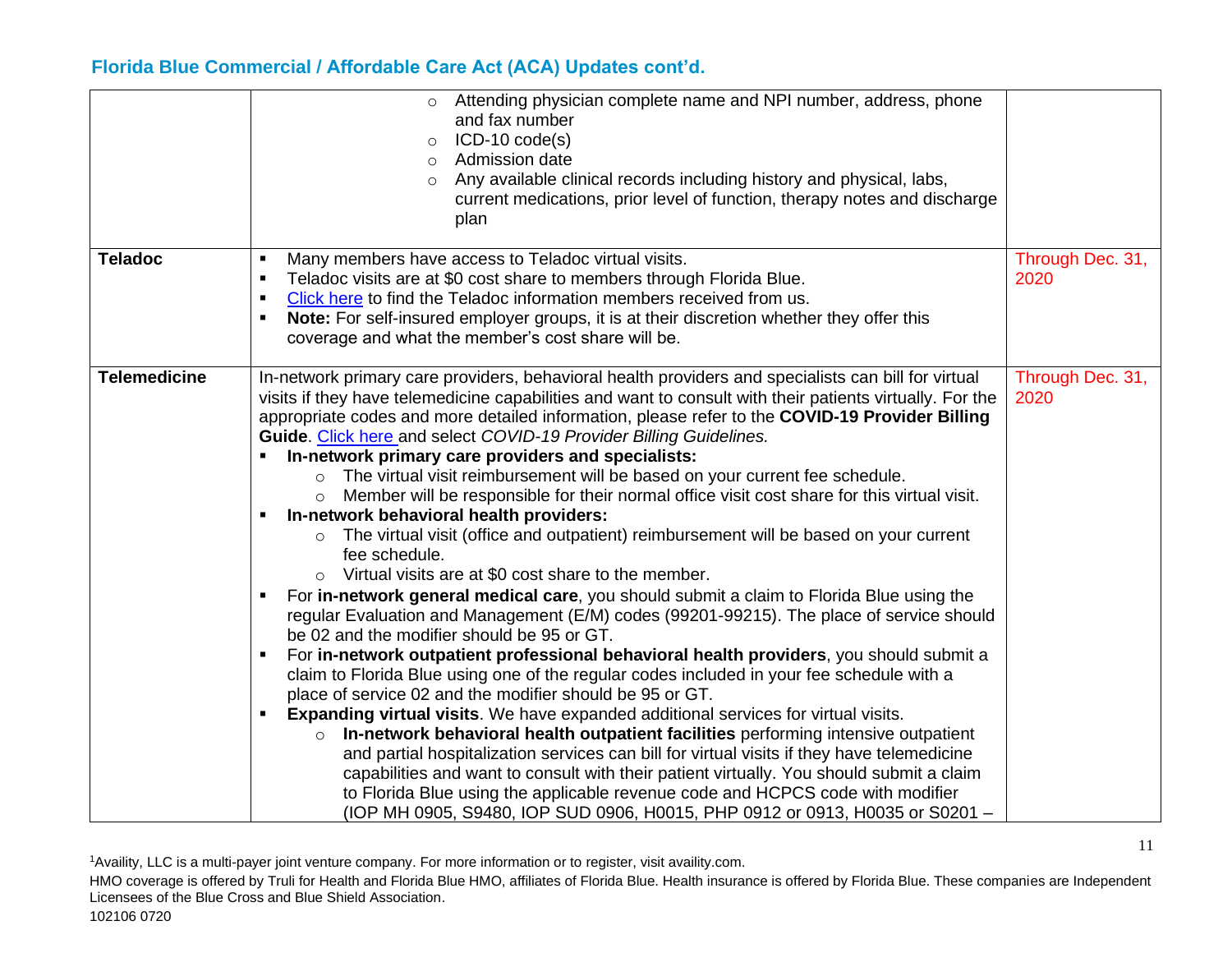| the modifier should be 95 or GT). There are no changes to the locator 4 Type of Bill.                  |  |
|--------------------------------------------------------------------------------------------------------|--|
| Continue to use the code that is currently being used by your facility. Notification or                |  |
| authorization for services are required and the member's cost share will apply. If you                 |  |
| have an existing authorization, the authorization does not need to be modified and will                |  |
| apply based on the number and type of visits/units already authorized.                                 |  |
| Reimbursement will be based on your current fee schedule.                                              |  |
| <b>CareCentrix home health agency services</b> are now available through virtual visits, if<br>$\circ$ |  |
| clinically appropriate and accompanied by patient consent. CareCentrix has                             |  |
| established clinical guidelines to determine when services cannot be provided as a                     |  |
| virtual visit. Many CareCentrix home health services can be provided virtually by a                    |  |
| CareCentrix network home health provider, including the initial assessment performed                   |  |
| by an RN and standard services provided by an RN, LPN, Clinical Social Worker and                      |  |
| Physical, Occupational, and Speech Therapist. The ordering provider should use                         |  |
| existing processes to submit home health orders to CareCentrix. When an order for                      |  |
| home health services is appropriate for virtual visits based on the CareCentrix clinical               |  |
| criteria, the care will be offered through a virtual visit unless the order indicates that             |  |
| home health services must be in-person or the patient refuses the virtual visit. If an                 |  |
| in-person home health visit must occur, please specify "in-person" on the order,                       |  |
| otherwise CareCentrix will coordinate the care as a virtual visit. Registration or                     |  |
| authorization for services is required and existing registrations and authorizations do                |  |
| not need to be modified for place of service 02. The member's cost share will apply to                 |  |
| the virtual visit.                                                                                     |  |
| Physician visits to nursing facilities are now available through virtual visits with<br>$\circ$        |  |
| in-network providers. You should submit a claim to Florida Blue with the following:                    |  |
| • Subsequent care nursing facility visits: Use CPT codes 99307-99310. The                              |  |
| place of service should be 02 or 32 and the modifier should be 95 or GT.                               |  |
| Initial care nursing facility visits: Use CPT codes 99304-99306. The place of<br>$\bullet$             |  |
| service is 32. The modifier should be 95.                                                              |  |
| <b>Annual wellness visits</b> are available through virtual visits with<br>$\circ$                     |  |
| in-network providers. You should submit a claim to Florida Blue using the standard                     |  |
| annual wellness CPT codes, with place of service 02 and modifier GT or 95.                             |  |
| Physical, Occupational and Speech Therapy visits are available through virtual visits<br>$\circ$       |  |
| with in-network providers. Florida Blue will reimburse these virtual visits provided by                |  |
| qualified health care professionals through interactive technology. Benefits will be                   |  |
| processed in accordance with the member's plan. This change is effective for dates of                  |  |
| service beginning March 15. The place of service should be 02 and the modifier should be               |  |
| 95 or GT.                                                                                              |  |

<sup>1</sup>Availity, LLC is a multi-payer joint venture company. For more information or to register, visit availity.com.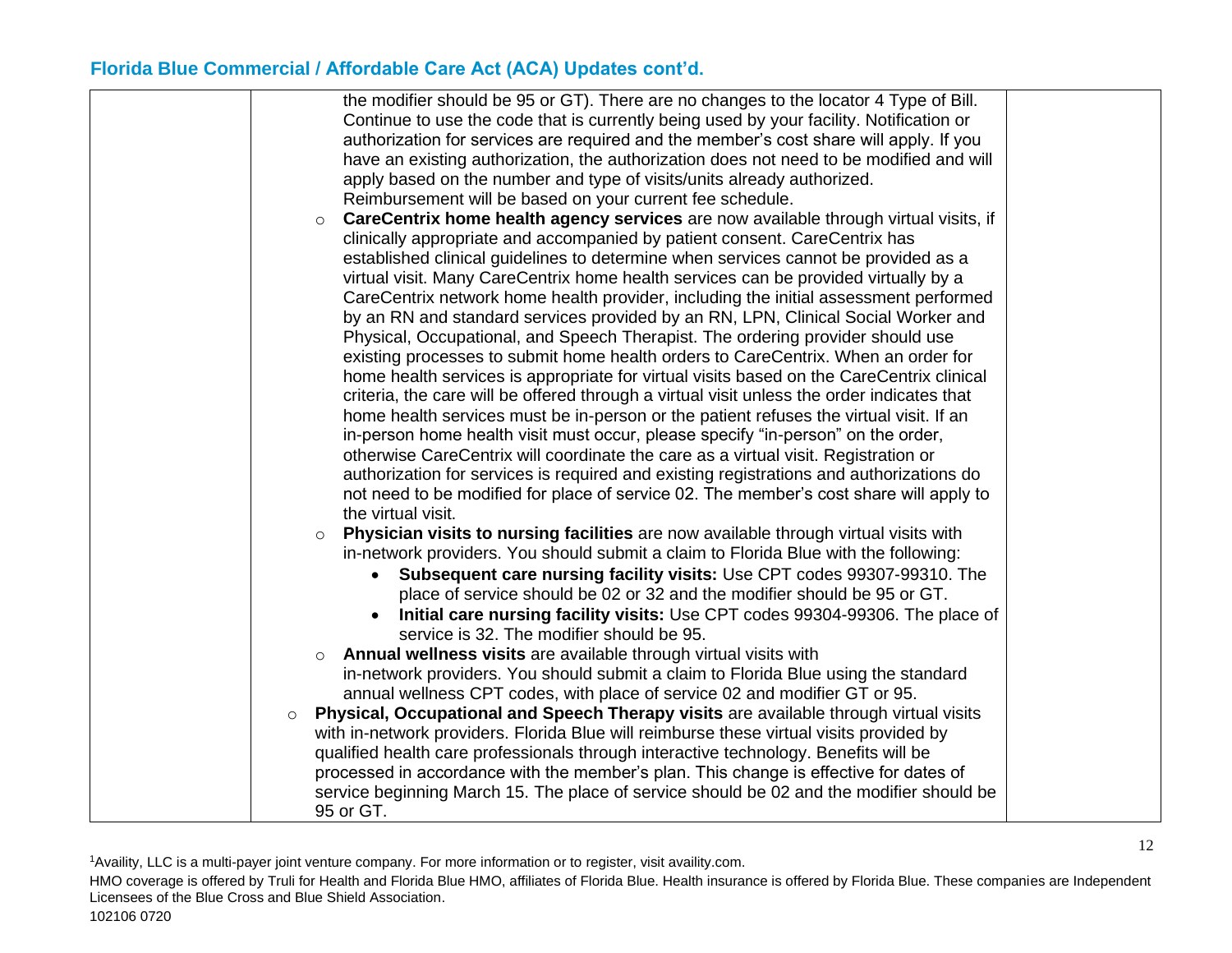| Telemedicine | <b>Expanding virtual visits cont'd.</b>                                                              | Through the end   |
|--------------|------------------------------------------------------------------------------------------------------|-------------------|
| cont'd.      | Audio-only virtual visits. Florida Blue is temporarily allowing audio-only virtual visits<br>$\circ$ | of the Florida    |
|              | if video capability is not available. Audio-only virtual visits provided consistently with           | State of          |
|              | virtual visit billing guidelines will be covered.                                                    | Emergency         |
|              |                                                                                                      | which is extended |
|              |                                                                                                      | through Sept. 5,  |
|              |                                                                                                      | 2020              |

#### **Truli for Health Updates**

| <b>Service / Benefit</b>                                                                       | <b>Description</b>                                                                                                                                                                                                                                                                                                                                                                                                                                                                                                                                                                                                                                                                                                                                                                                                                                                                                                                                                                                                                                                                                                                                                                                                                                                                                                                                                                                                       | <b>Dates</b>                                                                                                |
|------------------------------------------------------------------------------------------------|--------------------------------------------------------------------------------------------------------------------------------------------------------------------------------------------------------------------------------------------------------------------------------------------------------------------------------------------------------------------------------------------------------------------------------------------------------------------------------------------------------------------------------------------------------------------------------------------------------------------------------------------------------------------------------------------------------------------------------------------------------------------------------------------------------------------------------------------------------------------------------------------------------------------------------------------------------------------------------------------------------------------------------------------------------------------------------------------------------------------------------------------------------------------------------------------------------------------------------------------------------------------------------------------------------------------------------------------------------------------------------------------------------------------------|-------------------------------------------------------------------------------------------------------------|
| <b>Prescription</b><br><b>Drugs</b>                                                            | We are providing early access to 30-day prescription refills of medications (consistent with the<br>$\blacksquare$<br>member's benefit plan).<br>Members are encouraged to use the 90-day mail order benefit.<br>$\blacksquare$<br>While there are currently no FDA-approved vaccines or medications for the outpatient<br>٠<br>treatment of COVID-19, if FDA-approved treatments become available, we will also cover<br>them for our members for whom we provide prescription drug coverage.                                                                                                                                                                                                                                                                                                                                                                                                                                                                                                                                                                                                                                                                                                                                                                                                                                                                                                                           | Through the end<br>of the Florida<br>State of<br>Emergency<br>which is extended<br>through Sept. 5,<br>2020 |
| <b>Medical Test,</b><br><b>Testing-Related</b><br><b>Visits and</b><br><b>Related Services</b> | The medical diagnostic test for COVID-19 is available at \$0 cost share to our members.<br>$\blacksquare$<br>Testing-related visits whether in a provider's office, outpatient or telemedicine, and related<br>٠<br>services that result in an order for the COVID-19 test are at \$0 cost share to our members.<br>In some situations, testing for COVID-19 may be provided at no cost by state and federal<br>$\blacksquare$<br>health authorities.<br>If COVID-19 diagnostic testing is provided by independent labs or physician offices, the<br>member's cost share for these tests only will be waived.<br>Serology Testing. We will cover FDA/Emergency Use Authorization serology (antibody) tests<br>at \$0 cost share to the member when the following criteria are met:<br>Serology tests are ordered by a licensed health care provider operating under their<br>$\circ$<br>appropriate license requirements.<br>The ordering provider has first performed an individual clinical assessment of the<br>$\circ$<br>member before ordering a serology test.<br>The ordering provider clearly documents in the medical record the reason for the<br>$\circ$<br>serology test and how the results will impact clinical decision-making.<br><b>Reminder:</b> Refer your patients to an in-network lab for services according to their contract<br>٠<br>benefits. Quest Diagnostics is our preferred lab provider. | Through the end<br>of the Federal<br>public health<br>emergency                                             |

<sup>1</sup>Availity, LLC is a multi-payer joint venture company. For more information or to register, visit availity.com.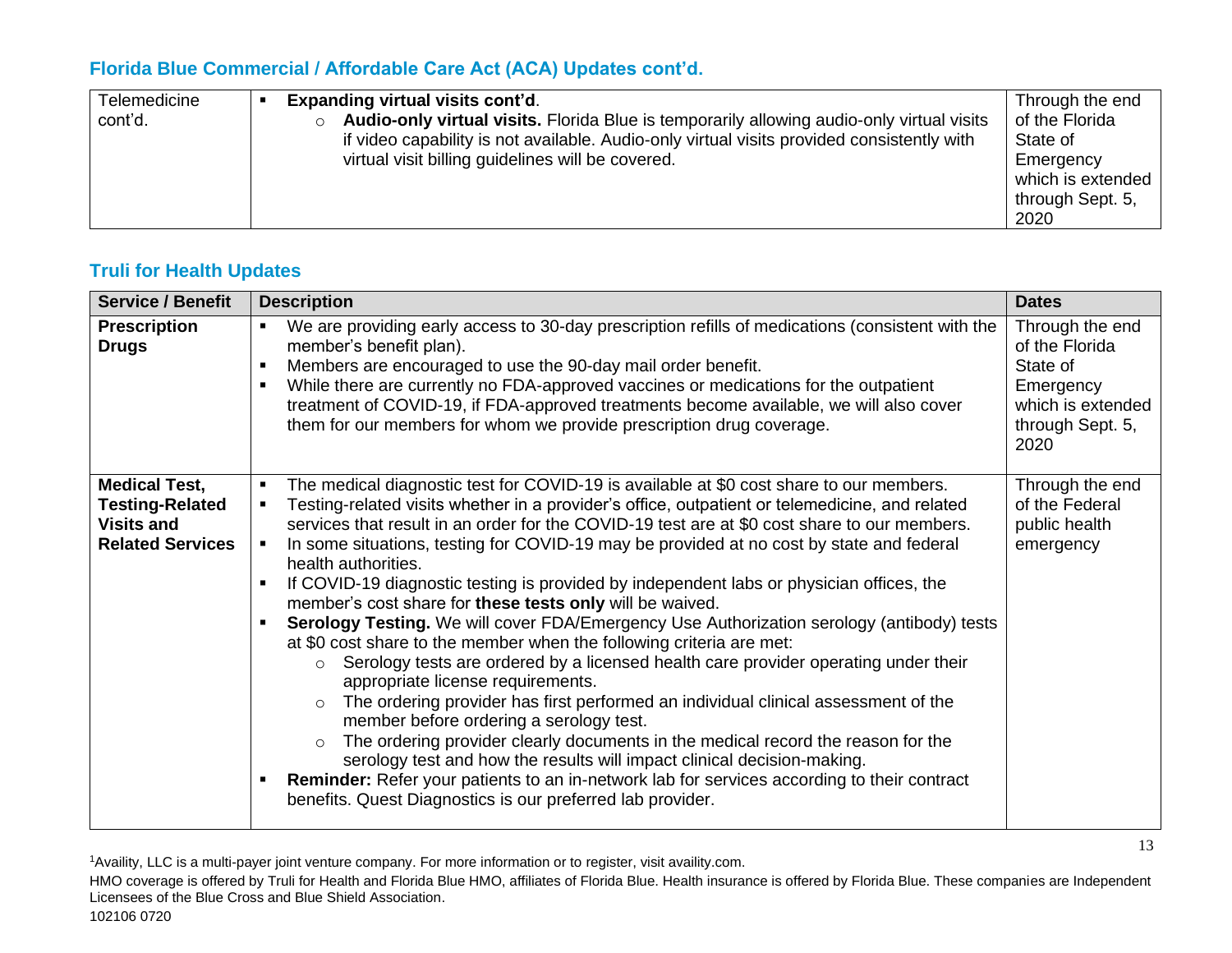# **Truli for Health Updates cont'd.**

| <b>Service / Benefit</b>                                                           | <b>Description</b>                                                                                                                                                                                                                                                                                                                                                                                                                                                                                                                                                                                                                                                                                                                                                                                                                                                                                                                                                                                                                                                                                                                                                                                                                                                                                                                                                                                                                                                                                                                                                                                                                                                                                                           | <b>Dates</b>             |
|------------------------------------------------------------------------------------|------------------------------------------------------------------------------------------------------------------------------------------------------------------------------------------------------------------------------------------------------------------------------------------------------------------------------------------------------------------------------------------------------------------------------------------------------------------------------------------------------------------------------------------------------------------------------------------------------------------------------------------------------------------------------------------------------------------------------------------------------------------------------------------------------------------------------------------------------------------------------------------------------------------------------------------------------------------------------------------------------------------------------------------------------------------------------------------------------------------------------------------------------------------------------------------------------------------------------------------------------------------------------------------------------------------------------------------------------------------------------------------------------------------------------------------------------------------------------------------------------------------------------------------------------------------------------------------------------------------------------------------------------------------------------------------------------------------------------|--------------------------|
| Medical Test,<br><b>Testing-Related</b><br>Visits and Related-<br>Services cont'd. | Pre-Procedure Testing (diagnostic testing for COVID-19 and serology):<br>Pre-procedure testing will be covered when the testing is conducted as part of the<br>$\circ$<br>normal pre-procedure work-up using a 3-hour test. For procedures that include<br>pre-procedure testing, reimbursement will be included in the global fee for the<br>procedure. It is our expectation that pre-procedure testing will be performed within 24<br>hours of the procedure whenever possible.<br><b>Employer Testing for COVID-19</b><br>Employer requested testing is not covered under the employer's health plan<br>$\circ$<br>benefits. These tests should be covered by the employer. Additionally, we do not<br>cover tests in the following situations:<br>When an employer has a physician on staff or as part of their group<br>$\bullet$<br>membership and this physician writes testing/screening scripts for their<br>employees for employment screening purposes. In this situation, the employer<br>should cover these costs.<br>When an employer contracts with a physician or a lab to write scripts for their<br>employees to receive testing/screening for employment screening<br>purposes. The employer should cover these costs.<br>Also, any testing/screening requested for <b>public health purposes</b> , such as tracing<br>$\circ$<br>the spread of the disease, will not be covered by the health benefit, but would be<br>expected to be covered by the Department of Health or the health organization<br>requesting the testing/screening.<br>If additional state and federal guidance related to testing becomes available, we will<br>$\circ$<br>continue to keep you updated on any new developments. | N/A                      |
| COVID-19<br><b>Medical</b><br><b>Treatment</b>                                     | We have extended waiving the member's cost share for those who have a positive diagnosis<br>for COVID-19 and must undergo treatment. This includes in-patient and observation hospital<br>admissions. Our medical policy guidelines and the terms of the member's contract still apply.                                                                                                                                                                                                                                                                                                                                                                                                                                                                                                                                                                                                                                                                                                                                                                                                                                                                                                                                                                                                                                                                                                                                                                                                                                                                                                                                                                                                                                      | Through Dec. 31,<br>2020 |
| <b>Teladoc</b>                                                                     | Teladoc virtual visits are included as a standard member benefit.<br>$\blacksquare$<br>Please use Availity for normal eligibility and benefits information.                                                                                                                                                                                                                                                                                                                                                                                                                                                                                                                                                                                                                                                                                                                                                                                                                                                                                                                                                                                                                                                                                                                                                                                                                                                                                                                                                                                                                                                                                                                                                                  | N/A                      |
| <b>Telemedicine</b>                                                                | In-network primary care and behavioral health providers.<br>o Virtual visits are included as a standard member benefit.<br>Please use Availity for normal eligibility and benefits information.<br>$\circ$                                                                                                                                                                                                                                                                                                                                                                                                                                                                                                                                                                                                                                                                                                                                                                                                                                                                                                                                                                                                                                                                                                                                                                                                                                                                                                                                                                                                                                                                                                                   | N/A                      |

<sup>1</sup>Availity, LLC is a multi-payer joint venture company. For more information or to register, visit availity.com.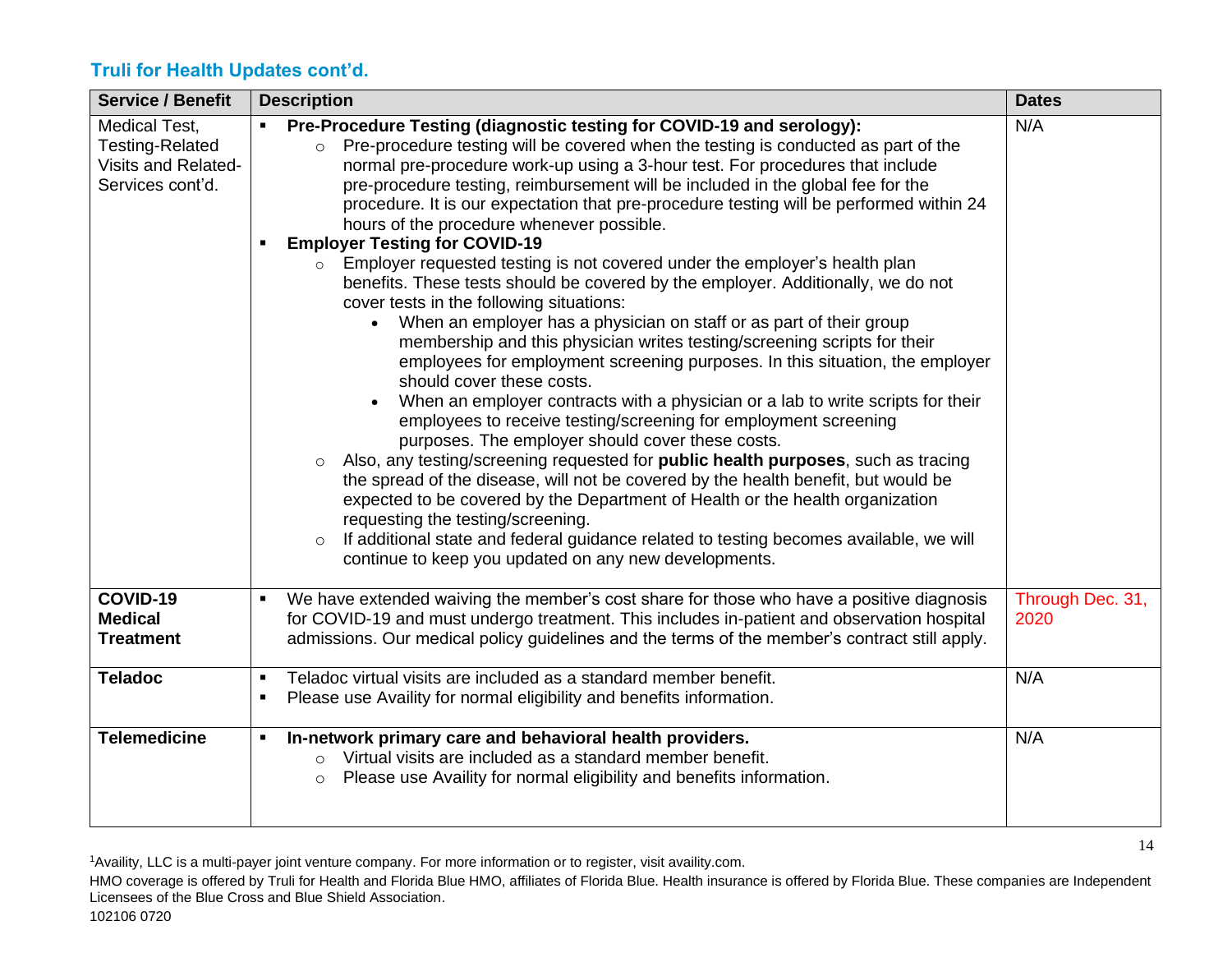#### **Truli for Health Updates cont'd.**

| <b>Service / Benefit</b>        | <b>Description</b>                                                                                                                                                                                                                                                      | <b>Dates</b>                                                                                                |
|---------------------------------|-------------------------------------------------------------------------------------------------------------------------------------------------------------------------------------------------------------------------------------------------------------------------|-------------------------------------------------------------------------------------------------------------|
| <b>Telemedicine</b><br>(cont'd) | In-network specialists:<br>The virtual visit reimbursement will be based on your current fee schedule.<br>Members will be responsible for their normal office visit cost share for this virtual visit.<br>$\circ$                                                       | Through Dec. 31,<br>2020                                                                                    |
| Telemedicine<br>cont'd.         | Expanding virtual visits cont'd.<br>Audio-only virtual visits. We are temporarily allowing audio-only virtual visits if video<br>capability is not available. Audio-only virtual visits provided consistently with virtual<br>visit billing guidelines will be covered. | Through the end<br>of the Florida<br>State of<br>Emergency<br>which is extended<br>through Sept. 5,<br>2020 |

# **Federal Employee Program (FEP) Updates**

| <b>Service / Benefit</b>                  | <b>Description</b>                                                                                                                                                                                                                                                                                                                                                                                                                                                                                                                                                                                                        | <b>Dates</b>                      |
|-------------------------------------------|---------------------------------------------------------------------------------------------------------------------------------------------------------------------------------------------------------------------------------------------------------------------------------------------------------------------------------------------------------------------------------------------------------------------------------------------------------------------------------------------------------------------------------------------------------------------------------------------------------------------------|-----------------------------------|
| <b>Prior</b><br><b>Authorizations</b>     | Prior authorizations are waived for diagnostic tests and for covered services that are medically<br>necessary and consistent with CDC guidance if diagnosed with COVID-19.                                                                                                                                                                                                                                                                                                                                                                                                                                                | Effective until<br>further notice |
| Tests and<br><b>Treatment</b>             | Copays or deductibles are waived for diagnostic tests or treatments that are medically<br>necessary and consistent with CDC guidance if diagnosed with COVID-19.<br>Serology Testing. Serology (antibody) testing will be covered at \$0 cost share to the<br>member if the test and associated office visit are on the same claim or the claim has one of<br>the COVID-19 diagnosis codes listed in the COVID-19 Provider Billing Guide.<br>For the appropriate codes and more detailed information, please refer to the COVID-19<br>Provider Billing Guide. Click here and select COVID-19 Provider Billing Guidelines. | Effective until<br>further notice |
| <b>Telemedicine and</b><br><b>Teladoc</b> | Copays are waived for all telehealth services provided by Teladoc. If the member chooses to see<br>a provider who is not in the Teladoc network, they will be responsible for their normal office visit<br>cost share for the virtual visit.                                                                                                                                                                                                                                                                                                                                                                              | Effective until<br>further notice |
| <b>Prescription</b><br><b>Drugs</b>       | We are providing early access to 30-day prescription refills of medications (consistent with the<br>member's benefit plan).<br>We are eliminating member cost share for prescriptions up to a 30-day supply when it is part<br>of their treatment for COVID-19.<br>Members are encouraged to use the 90-day mail order benefit.                                                                                                                                                                                                                                                                                           | Effective until<br>further notice |

<sup>1</sup>Availity, LLC is a multi-payer joint venture company. For more information or to register, visit availity.com.